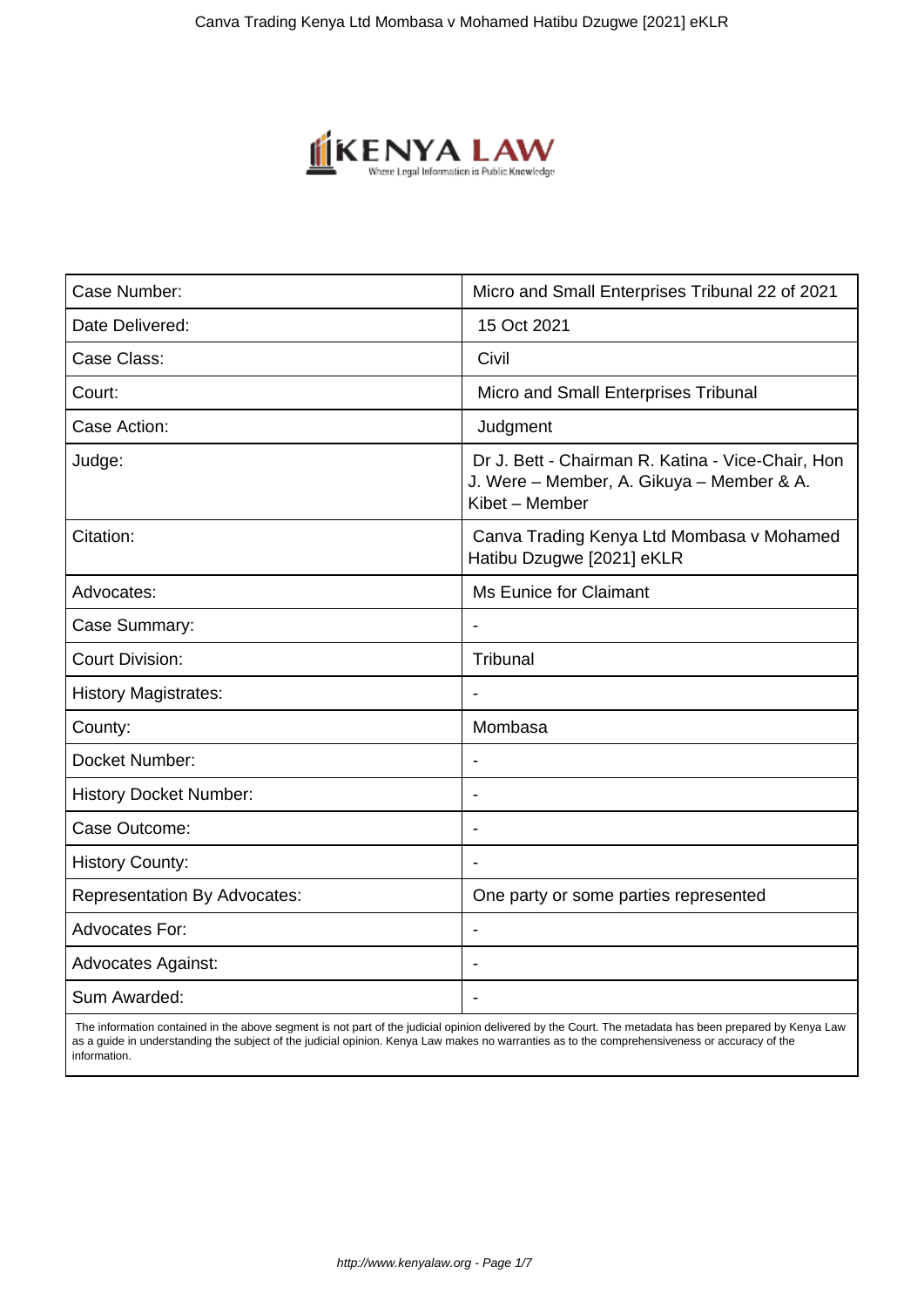## **REPUBLIC OF KENYA**

## **IN THE MICRO AND SMALL ENTERPRISES TRIBUNAL**

## **MSET MOMBASA No. 22 OF 2021**

## **CANVA TRADING KENYA LTD MOMBASA................CLAIMANT**

**VS**

## **MOHAMED HATIBU DZUGWE........................................RESPONDENT**

## **JUDGEMENT**

## **INTRODUCTION**

**1.** This claim dated 15th June 2021, was filed at the Tribunal's registry in Mombasa Law courts. The Claimant, Canva Trading Kenya Limited Mombasa was represented by the Managing Director Ms Eunice Okal who described the Claimant as "a small & micro finance giving soft loans to small business to buy motorbikes for riders on hire purchase. The claim was for recovery of Ksh 96,834/= being the accumulated amount of loan, accrued interest and penalties, incurred by the Respondent who borrowed Ksh70,000/= and failed to re-pay.

**2.** The respondent is referred to as a businessman from Ramisi, Kwale town.

**3.** The Cause came up ex-parte before the Tribunal on 30<sup>th</sup> July 2021 when the following directions were issued:

i. THAT the Claimant servers the claim and all the documents upon the Respondent by Friday  $6<sup>th</sup>$  August 2021.

ii. THAT the Respondent files and servers the Response within fourteen of service of claim and in any case by  $20^{th}$  August 2021.

iii. THAT the claimant files and serves the reply to Response within seven days of service of the Response and in any case by  $27<sup>th</sup>$ August 2021.

iv. THAT the Cause be mentioned on  $31<sup>st</sup>$  August 2021 to confirm compliance and fix a hearing date.

**4.** The Cause was mentioned on 31<sup>st</sup> August 2021 when the Claimant confirmed that the Respondent was served with the claim and supporting documents on  $4<sup>th</sup>$  August 2021. The Respondent requested to be served by way of WhatsApp. The affidavit of service was filed accordingly. The Respondent was however not present during the mention. The Cause was slated for hearing on  $17<sup>th</sup>$ September 2021.

5. The Respondent did not file any Response nor appeared during the hearing. The matter had to proceed by way of formal proof as Tribunal was convinced that it was proper in the circumstances to allow the matter to proceed since the claimant had sufficiently demonstrated to the Tribunal that she had made every effort to duly serve the claim and all supporting documents upon the Respondent. The hearing notice was also served.

## **THE CLAIMANT'S CASE**

6. The Claimant avers that the Respondent applied for a soft loan of **Ksh70,000/=**from the Claimant, the **Canva Trading Kenya Ltd** which was approved and disbursed on 24th September2020. The Respondent was to repay by 24th December 2020.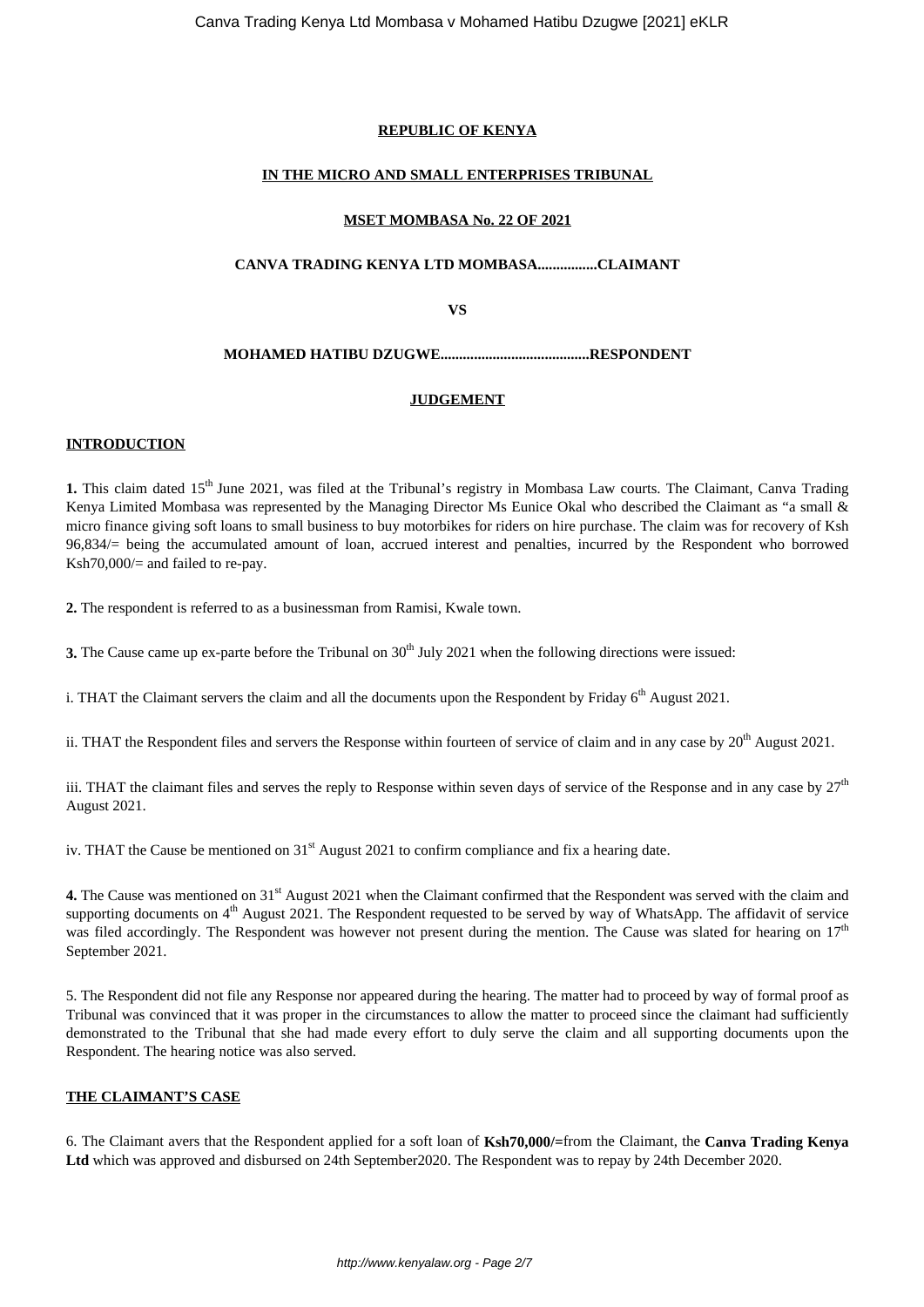## Canva Trading Kenya Ltd Mombasa v Mohamed Hatibu Dzugwe [2021] eKLR

7. In addition, the Claimant avers that the loan was disbursed to the Respondent subject to a charge of 15% interest per month for a period of three months. Further, that as at the time of filing this claim the Respondent had not repaid the loan as per the payment schedule, thus attracting interest and penalties to a tune of **Ksh 96,834/=.**

8. The Respondent deposited a title deed with the Claimant as security for the loan.

9. The Claimant was reluctant to dispose the land before seeking legal redress.

10. She finally submitted that the Claimant is entitled to costs of this Cause as it had incurred more expenses while trying to locate the Respondent to serve her with the claim.

## **ISSUES FOR DETERMINATION**

11. Arising from the claim and the oral evidence at the formal proof hearing, the following issues presented themselves for the determination by this Tribunal;

a) Whether the Respondent was served with the claim.

b) Whether the Respondent obtained a loan of Ksh. 70,000/= from the Claimant.

c) Whether the **15%** interest charged by the Claimant on the borrowed amount of **Ksh 70,000/=** for a period of three months was justified.

d) Whether the Claimant Canva Trading Kenya Limited-Mombasa was entitled to demand as it did the **Ksh96,834/=** being the principal sum, accrued interests and penalties charged on the borrowed principal sum of **Ksh70,000/=.**

e) Who bears the cost of this claim"

## **DETERMINATION AND FINAL ORDERS**

#### **The right to be heard**

12. The first issue is whether the Respondent was granted the right to be heard. The Tribunal grappled with this issue as it is a Constitutional right for the Respondent to be accorded the right to be heard.

13. The Tribunal notes that the Claim was served upon the Respondent. Indeed, the Tribunal was informed that the Respondent requested to be served by way of WhatsApp. Further, the hearing notice was also served upon the Claimant. The Respondent however did not file the Response nor attended the hearing of the suit. No explanation was given for failure to file the Response. Further, no explanation was given for the failure to attend the hearing of this suit by the Respondent or his Representative.

14. The Tribunal heard from Ms Eunice that she had made numerous calls upon the Respondent. She told this Tribunal how she sought the assistance of the guarantor to urge the Respondent to file the Response and to attend the court on diverse dates when called upon all in vain.

15. The Tribunal underscores the right to be heard as was held by the Supreme Court of India in *Sangram Singh v Election TribunalKoteh***1955 AIR 425**thus:-

*"[T]here must be ever present to the mind the fact that our laws of procedure are grounded on a principle of natural justice which requires that men should not be condemned unheard, that decisions should not be reached behind their backs, that proceedings that affect their lives and property should not continue in their absence and that they should not be precluded from*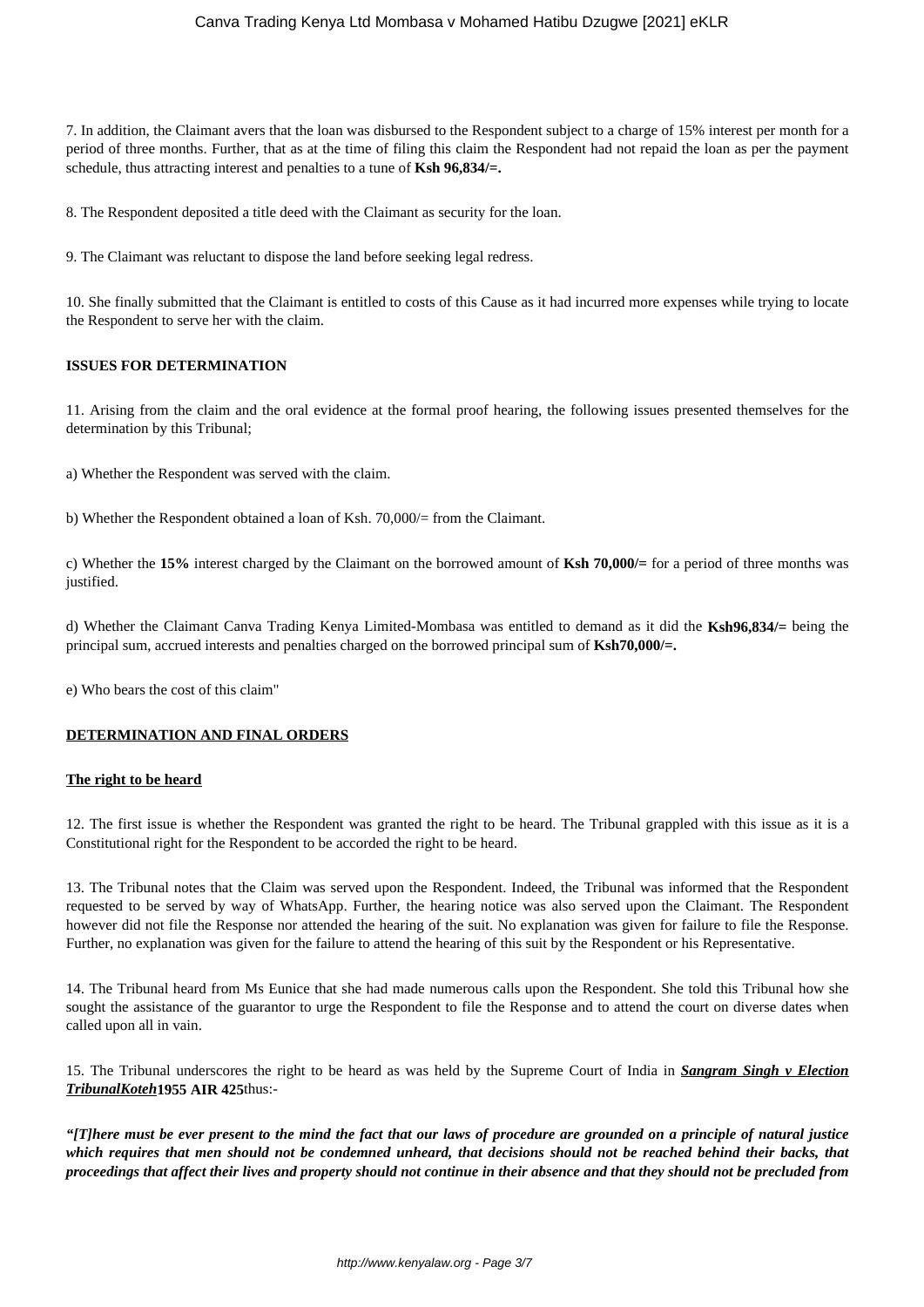## *participating in them. Of course, there must be exceptions and where they are clearly defined they must be given effect to. But taken by and large, and subject to that proviso, our laws of procedure should be construed, wherever that is reasonably possible, in the light of that principle."*

16. Every party in a case has a right to be heard and subsequently, that right should not be denied unless there are very good reasons for doing so. The Tribunal having considered the facts and prevailing circumstances set the suit for formal proof hearing on  $17<sup>th</sup>$ September 2021. The Tribunal was convinced that Respondent was served with the claim and was accorded reasonable time to file and serve the Response. It cannot therefore be said that the Respondent was denied the Constitutional right to be heard.

*17.* In allowing this suit to proceed to formal proof hearing, the Tribunal was also guided by the Constitutional principles of the right to be heard and the reasoning of the appellate court in *James Kanyiita Nderitu & Another [2016] eKLR*, where the Court of Appeal stated thus:

*"From the outset, it cannot be gainsaid that a distinction has always existed between a default judgement that is regularly entered and one which is irregularly entered. In a regular default judgement, the defendant will have been duly served with summons to enter appearance or to file defence, resulting in default judgment.*

**18.** This point is further emphasised by *Ojwang, J (as he then was) in Mungai –vs- Gachuhi and Another [2005] eKLR* c**ited** with approval in the case of **Signature Tours & Travel Limited -V- National Bank of Kenya Limited** [2017] eKLR **when he stated as follows:** 

"**a court decision stands as a final decision only when a proper hearing has taken place and the parties and those who ought to be enjoined as parties have been fully heard and their representations concluded, unless they elect to forgo the opportunity."**

19. The Tribunal is guided by the Constitutional principles of the right of a party to be heard while noting that this right should not create injustice and prejudice to others. Having found that there was proper service and that there was no justification for the failure to file the Response and attend the hearing of the suit, the Tribunal was convinced that it was proper and justifiable in the circumstances to allow the matter to proceed to formal proof on 17th September 2021.

## **Loan advanced**

20. As to whether the Respondent obtained a Ksh. 70,000/= loan from the Claimant, the Claimant relied on a loan agreement dated 24th September2020. The agreement was signed by the Respondent on 24th September2020. Other terms of the contract including the 15% interest rate payable per month for a period of three months were set out. The form was marked in red ink "*disbursed 70,000/=*." No evidence was presented to the contrary. We therefore find that the Claimant granted the Respondent a loan facility of Ksh. 70,000/=.

## **Interest charged**

21. The Tribunal while considering the claim herein was concerned that the principal sum of Ksh.70,000/= advanced on 24th September2020 had attracted interest and penalties to the tune of Ksh. 96,834/= in 15 months. In **Pius Kimaiyo Lagat v Cooperative Bank of Kenya Limited** [2017] eKLR, the Court of Appeal was confronted with a related challenge and ruled thus:

**"There is a perennial vexing nightmare for borrowers who take a relatively small loan from a lending institution, but few years down the line, the institution drops a bombshell of a demand for the immediate payment of a colossalsum, literally bankrupting the borrower, if not confining him/her to a hospital bed due to depression. The main bones of contention are invariably; uncertainty of lending terms and documentation, fluctuating rates of interest, penalty interest, default charges, interests on arrears, additional interest,commissions,bank charges,Bank statements or lack of them,among others which may or not have been part of the written contract"**

22. The loan agreement was signed by Respondent on 24th September2020 It is believed the Respondent therefore received Ksh.  $70,000/=$ .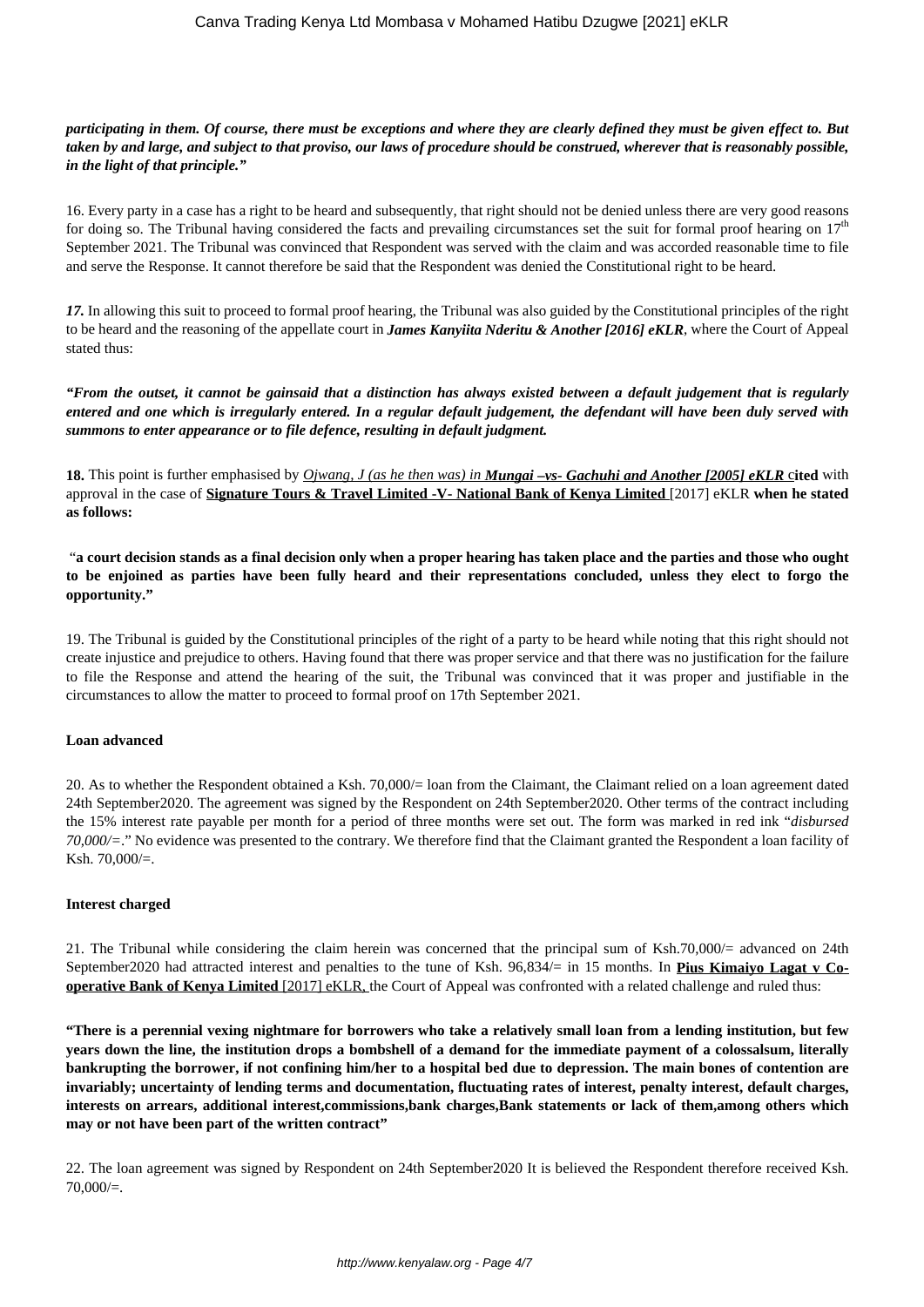23. Our reading of the agreement is that the Respondent was bound to pay **15%** interest on the loan per month for a period of three months. However, on the face of the Loan agreement and Loan application, we are unable to find the time limit of the defaulting party's' interest rate accrual. We also take note that the interest on the principal sum has increased exponentially and stood at Ksh.  $96,834/$  against the principal sum of Ksh. 70,000/ = in 15 months.

24. The Tribunal notes that whereas it *is not for the court to rewrite a contract for the parties*, where a contract between parties is exploitative, courts have not been shy to interfere as held by the Court of Appeal in the case of **National Bank of Kenya Ltd Vs.Pipe plastic Sankolit (K)Ltd Civil Appeal No.95 of 1999.** The court held as follows:

**"a court of law cannot rewrite a contract with regard to interest as parties are bound by the terms of their contract. Nevertheless, courts have never been shy to interfere with or refuse to enforce contracts which are unconscionable, unfair or oppressive due to procedural abuse...."**

25. We hold the view that whereas the parties are bound by their agreements and terms thereto, such terms should apply in accordance with the law and where it is determined to be unfair, unconscionable and oppressive, we should not hesitate to re-state the law so as to protect the interest of the parties and by extension advance the public interest.

26. We therefore find that the interest chargeable without clarity on time limit upon the determination that the loan is nonperforming is unmerited. In the case of **Danson Muriuki Kihara-v-Amos Kuthua Gatungo (2012) eKLR,** the court addressed a related issue thus:-

**"the plaintiff/appellant filed a claim for Ksh.40,000/=plus interest at 50% per month. The matter proceeded to full hearing and the learned trial magistrate entered judgement for Ksh 40,000/= plus cost and interests at court rates. Theappellant appealed against the Judgement on ground that the interest payable was reduced from 50% per month to court rates. The court held that the interest rate of 50% was unconscionableand upheld the decision of allowing interest at Court rates."**

27. Thus, clearly showing that the Court can interfere even where parties have agreed on a rate of interest as long as it is shown that the rate is illegal, unconscionable or oppressive. We therefore find that the parties were at liberty to agree on the interest rate chargeable for a determinable period of time and that once the loan is non performing, it shall be subject to the limitations set out under the *in duplum rule.* 

## **Amount due and interest payable**

28. As regards the third issue, the Tribunal was concerned by the finding that theRespondent's debt rose exponentially from the principal sum of **Ksh70,000/=** to the current **Ksh96,834/=**before this claim was filed.

29. It was apparent that the Claimant demanded more than 2 times the principal amount borrowed by the Respondent.

30. Therefore, in order to make a just determination of this issue, the Tribunal had to rely on the principles of lending by financial institutions drawn from Section 44A of the Banking Act which provides statutory application of the *Induplum rule.* For clarity, we cite the Court of Appeal in **Kenya Hotels Ltd Vs. Oriental Commercial Bank Ltd (Formerly Known as Delphis Bank Limited) (2019)** eKLR,which stated that the rule is to the effect that interest ceases to accumulate upon any amount of loan owing once the accrued interest equals the amount of loan advanced....''

31. It was observed by the Court of Appeal that the principle of *Induplum* has been applied by the courts with reasonable degree of consistency citing the following cases;

## **1) Lee G. MuthogaV.Habib Zurich Finance (K) Limited (2016)**

2) **Mwambeja Ranching Company limited & another V.Kenya National Capital Corporation (2019)eKLR**, just to cite a few where the In duplum rule has been invoked.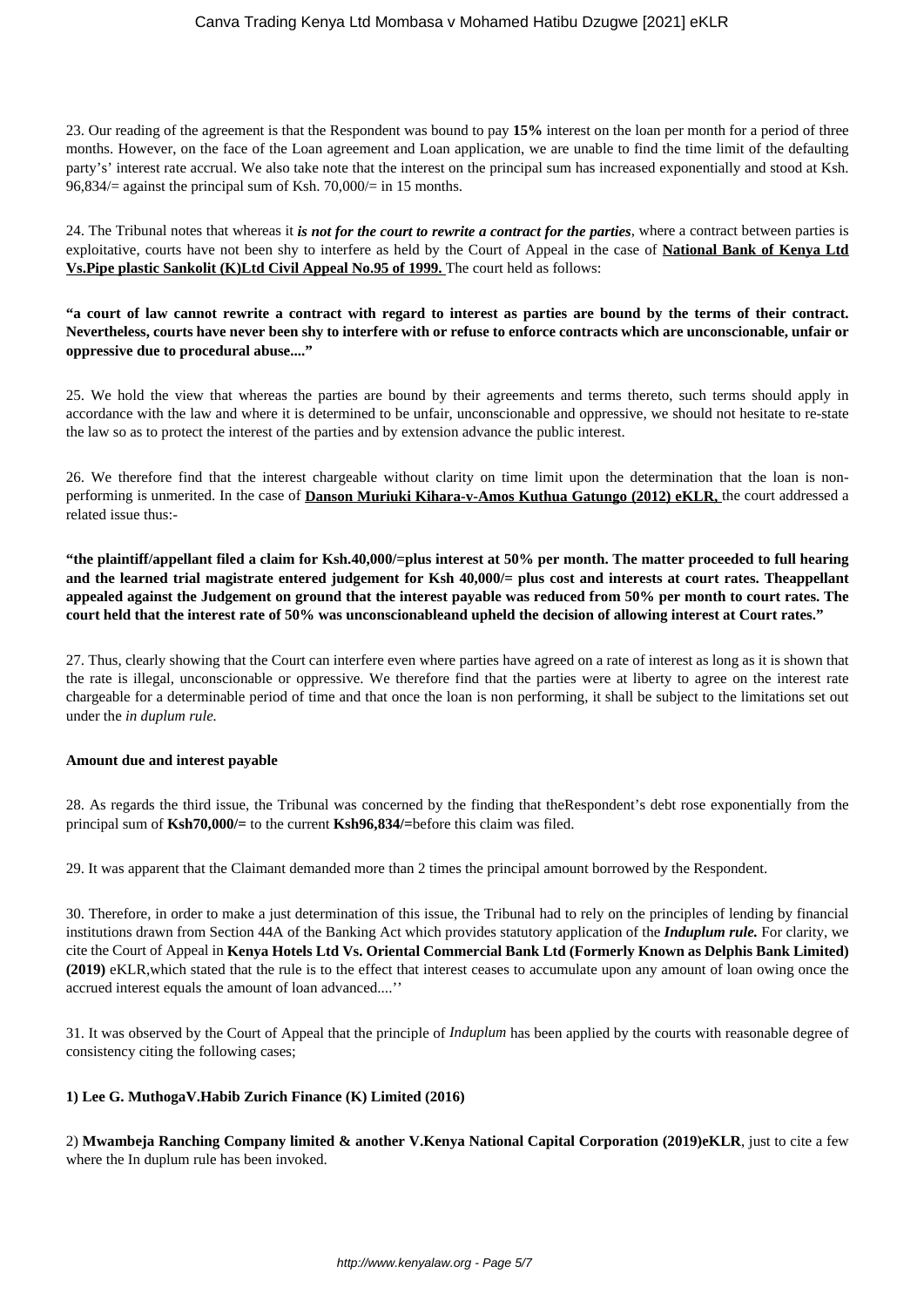**32.** Similarly, in the most recent case, the Court of Appeal in **Housing Finance Company of Kenya Limited v ScholarsticaNyaguthii Muturi & Another [2020] e KLR reiterated the application of the rule thus:** 

**"As we have shown section 44A of the Banking Act came into force on the 1st May, 2007. That provision of law sets up the maximum amount of money a banking institution that grants a loan to a borrower may recover on the original loan. The banking institution is limited in what it may recover from a debtor with respect to a non performing loan and the maximum recoverable amount is defined as follows in section 44A(2):***"***The maximum amount referred in subsection (1) is the sum of the following –**

a) **The principal owing when the loan becomes non -performing;**

b) **Interest, in accordance with the contract between the debtor and the institution, not exceeding the principal owing when the loan becomes non- performing; and**

**c) Expenses incurred in the recovery of any amounts owed by the debtor.**

**By that provision if a loan becomes non -performing and the debtor resumes payment on the loan and then the loan becomes non performing again the limitation under the said paragraphs shall be determined with respect to the time the loan last became non performing."**

33. The rationale for this rule is therefore to safeguard the interests of the parties against any form of injustice, oppression or exploitation as they perform their contractual obligations. Despite their right to freely contract, they must at all material times put themselves into an inquiry on the existence and the potential application of the rule.

34. An analysis of the foregoing rule and its safeguards, leads the Tribunal to make a determination of this claim guided by the provisions of S.44A of the Banking Act which sets the maximum amount of money a banking institution that grants a loan to the borrower. The Claimants by their own description consider themselves small and micro finance institution, we are of the considered view that the Claimant herein should also abide by the *Induplum* rule as required of any financial institution.

35. This Tribunal is therefore persuaded that the Claimant is not entitled to the ksh.96,834/= since this amount is more than double the principal amount it disbursed to the Respondent. The Tribunal is equally persuaded that the 15% interest rate chargeable is only applicable for a determinable period subject to the *in duplum* rule set out above.

#### **Costs**

36. On the issue of costs, the Tribunal notes that the Claimant has encountered considerable cost in sustaining this claim. We find that it is fair and just to award costs to the Claimant.

#### **Orders**

37. Flowing from the findings, we find that in the interest of justice, the Respondent should pay the Claimant:-

- a) Principal sum of Ksh. 70,000/=
- b) Interest on (a) above of Ksh.  $70,000/$ =
- c) Costs of the suit of Ksh 10,000/=

Those then are the Orders of the Tribunal.